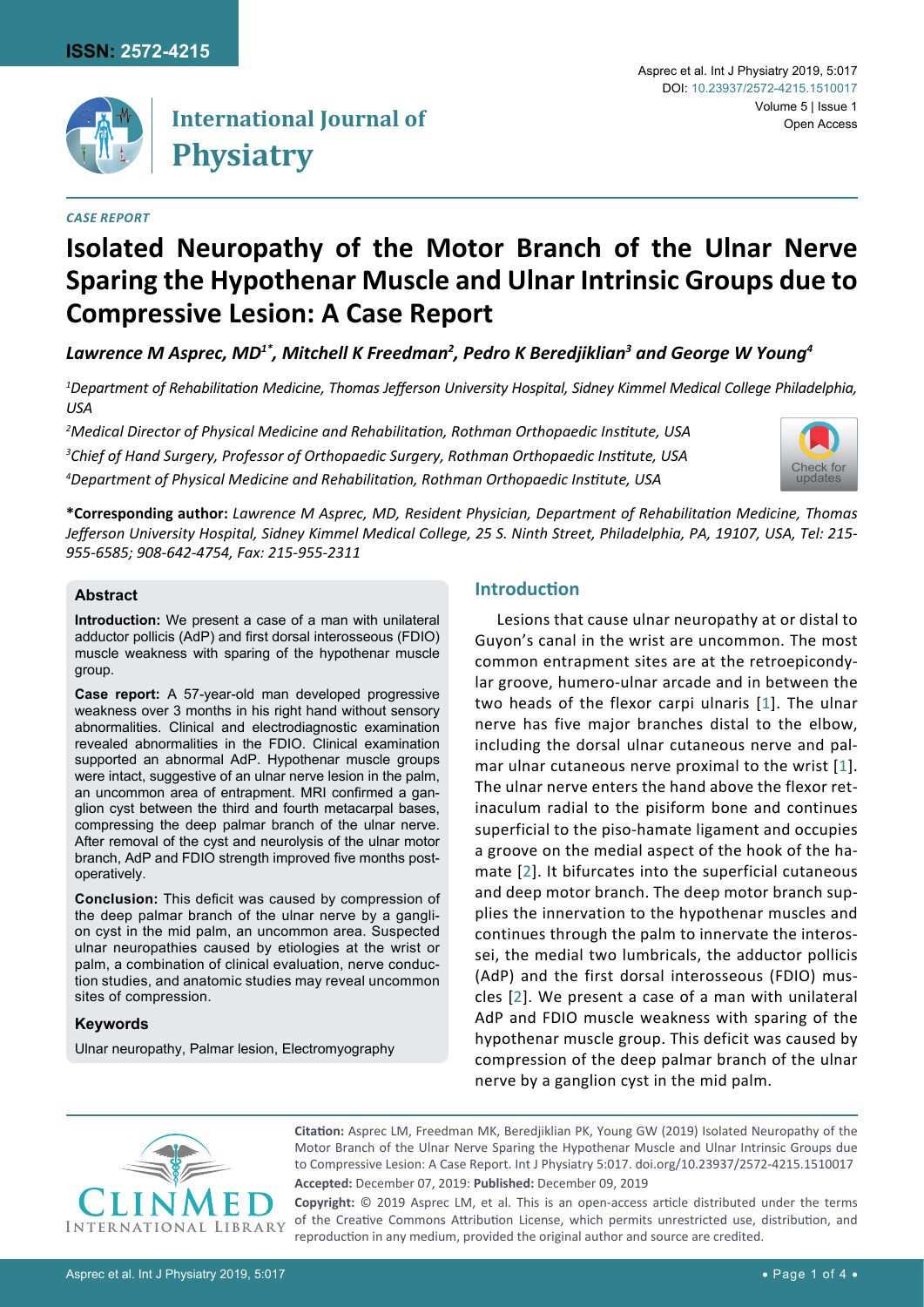## **Case Report**

A 57-year-old man presents with three months of progressive weakness of his dominant right hand without sensory abnormalities. He noted difficulties with writing, specifically painless inhibition of fine movements. Furthermore, he denied cervical pain or numbness, or weakness in his left hand. Physical examination revealed atrophy and decreased (1/5) strength the AdP and FDIO, with intact strength and bulk of the hypothenar muscle groups. There was a positive Froment's sign. Sensory examination was unremarkable on the dorsal and volar aspect of the hand and fingers.

Electrodiagnostic examination revealed normal peak latency and amplitude with stimulation of the ulnar sensory nerve. Distal latency and amplitude is normal with ulnar nerve stimulation and the active electrode over the abductor digiti minimi (ADM). However, stimulation of the ulnar nerve with the active electrode over the ipsilateral FDIO revealed decreased amplitude of the evoked response compared to normal as well as to the contralateral side. Ulnar nerve conduction velocity across the elbow was within normal limits. Electromyography of the FDIO also revealed diminished recruitment and large fibrillations while the abductor pollicis brevis, abductor digiti minimi, flexor carpi ulnaris, pronator teres, triceps and biceps was normal. The diagnosis was an ulnar nerve lesion in the mid palm which affected motor function only ([Table 1](#page-1-0)).

MRI of the right hand confirmed a ganglion cyst between the third and fourth metacarpal bases, compressing the deep palmar branch of the ulnar nerve. Ulnar neurolysis and removal of the ganglion cyst was performed, and he subsequently completed a course of hand therapy. At the five month postoperative follow-up, motor strength of the AdP and FDIO improved to +/5. The Froment's sign was negative.

#### **Discussion**

Ulnar neuropathies of the wrist and hand are more uncommon than those at the elbow [[1\]](#page-2-0). The most common etiology of distal ulnar nerve compression includes ganglion cysts derived from the pisiform-hamate-triquetral joint complex [[3\]](#page-2-2). Other less common causes include trauma/occupational neuritis, tumors, lipomas, fibrous bands, and ulnar artery disease (arteritis, thromboangiitis) [[3](#page-2-2),[4\]](#page-2-3) Less commonly seen are injuries secondary to leprosy, anomalous musculature, diabetes mellitus, vibrating tools, and bicycle handlebar palsy [[5,](#page-2-4)[6](#page-2-5)]. The differential diagnosis of ulnar neuropathy may include C8-T1 radiculopathy, lower trunk or medial cord plexopathy, peripheral neuropathy, and the more common ulnar neuropathy at the elbow [[7](#page-2-6)]. Concurrent conditions, such as carpal tunnel syndrome may also confuse the diagnosis.

The clinical manifestation of this condition can present as a motor, sensory, or a combined nerve dysfunction. Shea and McClain classified three types of ulnar-nerve compression syndromes [[3](#page-2-2)]. Type I involves a lesion proximal to or in Guyon's canal, and affects the superficial and deep nerve branches leading to both volar sensory deficit of the ulnar one and one half fingers and motor deficits in the ulnar intrinsic musculature. Type II involves a lesion in Guyon's canal at the hook of the hamate and near the origin of the abductor, flexor and opponens quinti muscles, and affects solely the deep branch, resulting in motor deficit without any sensory abnormality. Type III involves Guyon's canal near the hook of the hamate or in the palmaris brevis, affecting the superficial branch with resulting sensory deficit in the volar one and one half ulnar fingers without a motor deficit [[3](#page-2-2)]. In this classification, the pattern of muscle group involvement in Type II lesions is not specified by the authors.

In order to address this deficit, Wu, et al. expanded the syndromes into five types to distinguish syndromes that occur with compression of the deep motor branch proximal and distal to the innervation of the hypothenar musculature [[8](#page-2-7)]. The first two types (Wu 1 and 2) describe mixed motor and sensor and purely sensory syndromes, corresponding to Shea and McClain's Type I and III respectively. In addition, a further definition of motor only deficit patterns (Shea and McClain's Type II) is provided by the following types: Wu 3 affects the hypothenar muscles and all of the ulnar intrinsic muscles, Wu 4 spares the hypothenar muscles, and Wu 5

<span id="page-1-0"></span>**Table 1:** Motor and sensory nerve conduction studies of bilateral ulnar nerves. Note the decreased amplitude of the evoked response with stimulation of the ulnar nerve with active electrode over the FDIO compared to the ADM on the right side. Left-sided motor ulnar nerve conduction studies were within normal limits. Velocities were within normal limits and excluded from this data table.

| <b>Stimulation Site</b>        | <b>Distal Latency (ms)</b> | Amplitude (mV) |  |
|--------------------------------|----------------------------|----------------|--|
| <b>Ulnar Motor</b>             | Left/Right                 |                |  |
| Wrist to ADM                   | 3.3/3.3                    | 9.2            |  |
| <b>Below Elbow</b>             | 6.6/6.9                    | 8.4            |  |
| Above Elbow                    | 8.3/8.8                    | 9.0            |  |
| Wrist to FDI                   | 3.4/3.0                    | 10.8/3.2       |  |
| <b>Ulnar Sensory</b>           | Left/Right                 |                |  |
| Wrist to 5 <sup>th</sup> Digit | 4.1/3.8                    | 24.5/17.2      |  |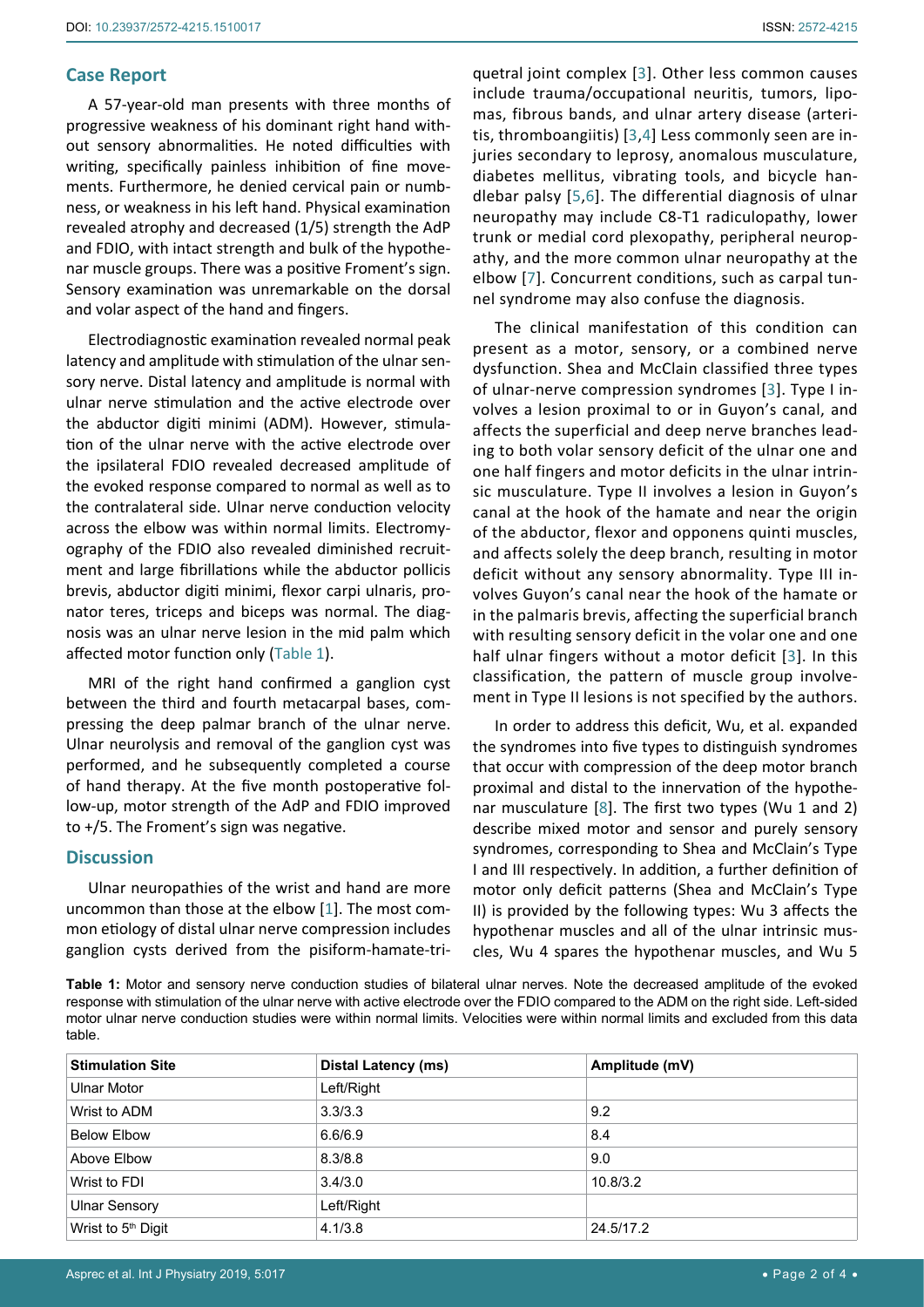spares the hypothenars, lumbricals and interossei, and only affects the AdP and FDIO [[8](#page-2-7)]. Our patient's ulnar neuropathy generally falls under Shea & McClain's Type II class, but is better and more clearly defined as a Wu 5 injury [[8\]](#page-2-7).

While the diagnosis of a motor only ulnar nerve palsy at the wrist is not uncommon, our case is unique in that the ulnar palsy occurred distal to the takeoff of the hypothenar and lumbrical/interossei branches secondary to a compressive ganglion cyst, affecting only the AdP and FDIO. This neuropathy would be classified as a Wu 5 type. In Wu's review of 55 literature cases, only one could be classified as a Wu 5. Capitani and Beer describe three cases of these subtypes, but could not distinguish between a Wu 4 or 5 types, and all were secondary to athletic injuries [[6](#page-2-5)]. Chiodo describes one and Seror seven similar cases, but like those described by Capitani, the neuropathy could not be distinguished between Wu 4 or 5 types, and the injuries occurred due to an athletic injury [[7](#page-2-6),[9\]](#page-3-0). Only one other report describes a distal ulnar motor compression secondary to a compressive lesion [[5](#page-2-4)]. Nevertheless, the neuropathy could not be distinguished between a Wu 4 or 5 type, but given the location of the cyst on the ulnar aspect of the wrist, this was likely to be a Wu 4 injury. Finally, no results of treatment are provided in that report.

Stimulation of the ulnar nerve with the active electrode over the FDIO revealed a decreased motor amplitude; all other nerve conduction studies were within normal limits on the affected side. Aysal, et al. also suggested including motor recording from FDIO at stimulation points proximal to Guyon canal, as well as distal to the canal with mid-palmar stimulation. This is technically difficult with a mid-palmar lesion since stimulation distal to the injury may not be feasible secondary to the proximity to the first dorsal interosseous [[10](#page-3-1)]. Because we did not perform a mid-palmar stimulation to the FDIO, we could not state whether or not there was a conduction block [[11](#page-3-2)]. A poor prognosis could not be made on the basis of a low amplitude potential obtained with stimulation proximal to the wrist, without ruling out a conduction block. If the amplitude normalizes with stimulation distal to the wrist or if there is a normal amplitude with stimulation proximal to the wrist, prognosis is predicted to be good. If the amplitude of the evoked response were to be low with stimulation in the midpalm, the prognosis would be poor. The degree of axonal compromise can't be quantified based on the needle study [[11](#page-3-2)[,12](#page-3-3)]. Thus, even though we found denervation on the needle study in our patient, we could not estimate the degree of axonal compromise and could not make a prognostication. Given the fact that the patient made a rapid recovery after surgery

would strongly suggest a significant demyelinating more than axonal component to this lesion.

## **Conclusion**

In summary, our case study demonstrates the need for NCS and EMG of the FDI when exploring etiologies of ulnar neuropathies thought to be at the wrist and palm, based on the clinical presentation. The ability to prognosticate based on the NCS may be limited if the amplitude is low unless a mid-palmar stimulation can establish whether the lesion is secondary to axonal or myelin injury. This is not always technically feasible. This is critical since a misdiagnosis or incorrect prognosis may change the treatment. Anatomic studies should be ordered to identify a compressive lesion and complement the electrodiagnostic evaluation.

## **Clinical Message**

When exploring suspected ulnar neuropathies caused by etiologies at the wrist or palm, a combination of clinical evaluation, nerve conduction studies, and anatomic studies may reveal uncommon sites of compression.

## **Statement of Informed Consent**

The patient was informed that data concerning the case would be submitted for publication and they agreed and consented.

## **Acknowledgments**

The authors declare that they have no competing interests or any sources of financial support received.

#### **References**

- <span id="page-2-0"></span>1. [Olney RK, Hanson M \(1988\) Ulnar neuropathy at or distal to](https://www.ncbi.nlm.nih.gov/pubmed/3173408)  [the wrist. Muscle Nerve 11: 828-832.](https://www.ncbi.nlm.nih.gov/pubmed/3173408)
- <span id="page-2-1"></span>2. [Ebeling P, Gillitt RW, Thomas PK \(1960\) A clinical and](https://www.ncbi.nlm.nih.gov/pubmed/13819155)  [electrical study of ulnar nerve lesion in the hand. J Neurol](https://www.ncbi.nlm.nih.gov/pubmed/13819155)  [Neurosurg Psychiatry 23: 1-9.](https://www.ncbi.nlm.nih.gov/pubmed/13819155)
- <span id="page-2-2"></span>3. [Shea JD, McClain EJ \(1969\) Ulnar-Nerve Compression](https://www.ncbi.nlm.nih.gov/pubmed/5805411)  [Syndromes at and below the wrist. J Bone Joint surg Am](https://www.ncbi.nlm.nih.gov/pubmed/5805411)  [51: 1095-1103.](https://www.ncbi.nlm.nih.gov/pubmed/5805411)
- <span id="page-2-3"></span>4. [Duggal A, Anastakis DJ, Salonen D, Becker E \(2006\) Com](https://www.ncbi.nlm.nih.gov/pmc/articles/PMC2526024/)[pression of the deep palmar branch of the ulnar nerve by a](https://www.ncbi.nlm.nih.gov/pmc/articles/PMC2526024/)  [ganglion Hand 1: 98-101.](https://www.ncbi.nlm.nih.gov/pmc/articles/PMC2526024/)
- <span id="page-2-4"></span>5. [Jacob A, Moorthy TK, Thomas SV, Sarada C \(2005\) Com](https://www.ncbi.nlm.nih.gov/pubmed/15883273)[pression of the deep motor branch of the ulnar nerve : An](https://www.ncbi.nlm.nih.gov/pubmed/15883273)  [unusual cause of pure motor neuropathy and hand wasting.](https://www.ncbi.nlm.nih.gov/pubmed/15883273)  [Arch Neurol 62: 826-827.](https://www.ncbi.nlm.nih.gov/pubmed/15883273)
- <span id="page-2-5"></span>6. [Capitani D, Beer S \(2002\) Handlebar palsy - A compression](https://www.ncbi.nlm.nih.gov/pubmed/12382163)  [syndrome of the deep terminal \(motor\) branch of the ulnar](https://www.ncbi.nlm.nih.gov/pubmed/12382163)  [nerve in biking. J Neurol 249: 1441-1445.](https://www.ncbi.nlm.nih.gov/pubmed/12382163)
- <span id="page-2-6"></span>7. [Chiodo A, Chadd E \(2007\) Ulnar neuropathy at or distal to](https://www.ncbi.nlm.nih.gov/pubmed/17398253)  [the wrist: Traumatic versus cumulative stress cases. Arch](https://www.ncbi.nlm.nih.gov/pubmed/17398253)  [Phys Med Rehabil 88: 504-512.](https://www.ncbi.nlm.nih.gov/pubmed/17398253)
- <span id="page-2-7"></span>8. [Wu JS, Morris JD, Hogan GR \(1985\) Ulnar neuropathy at](https://www.ncbi.nlm.nih.gov/pubmed/4062532)  [the wrist: Case report and review of literature. Arch Phys](https://www.ncbi.nlm.nih.gov/pubmed/4062532)  [Med Rehabil 66: 785-788.](https://www.ncbi.nlm.nih.gov/pubmed/4062532)